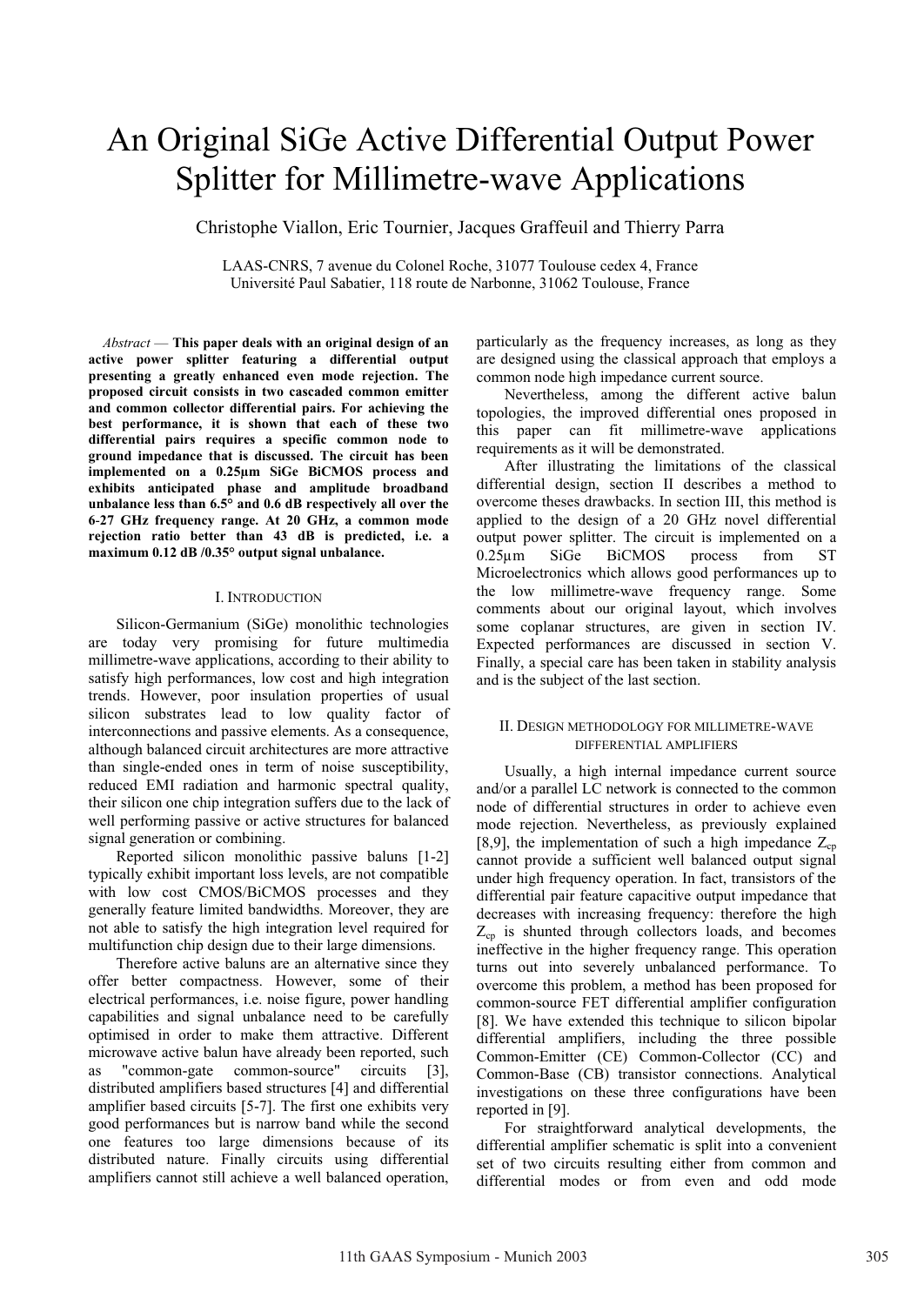excitations (figure 1). The first technique [10] leads to the common-mode rejection ratio (CMRR) calculation which is a very convenient criterion for unbalance quantification [11]. We have nevertheless used the second technique for the expression of the condition that leads to even mode cancellation. Thus, the four-port scattering parameters set is decomposed into a pair of two-port scattering matrices related to even and odd modes. A perfectly balanced operation can be obtained from even mode transmission cancellation (S<sub>21even</sub>=0). By transposition from S to Z parameters, this condition becomes:

$$
Z_{21_{\text{even}}} = 0 = Z_{21_{\text{odd}}} + 2 \cdot Z_{\text{cp}} \iff Z_{\text{cp}} = -\frac{Z_{21_{\text{odd}}}}{2} \tag{1}
$$

This expression means that an ideal balanced operation of a differential amplifier can be obtained by adequately synthesizing the  $Z_{cp}$  impedance [9] according to equation (1). This statement has been intensively employed in order to determine the nature of the  $Z_{cp}$  which has to be implemented on each of the two differential stages (CE and CC) of the differential balanced power splitter designed in the next section.



Fig. 1. Derivation of even and odd mode circuits of a differential structure.

## III. ACTIVE DIFFERENTIAL PHASE SPLITTER DESCRIPTION

#### *A. General description*

The proposed power splitter, shown in figure 2, has been designed on the basis of the method previously described. It involves a cascade of CE (common emitter first stage between A and B) and CC (common collector second stage between B and C) differential pairs.



Fig. 2. Active differential output power splitter schematic.

The first stage sets the overall gain of the circuit. Dimensions and bias of the two input transistors, as well as their emitters' degeneration inductors, have been carefully optimized in order to achieve a minimum noise figure operation. Another inductor is serially connected at the input of the circuit in order to achieve broadband input matching. The choice of a capacitance  $C_{\rm cpl}$  that connects the common emitter node to ground is very critical and is discussed in the next section.

The second stage provides an active broadband output matching for differential mode only. It plays a major role for the common mode rejection as highlighted below. The choice of an inductor  $L_{cp2}$ , which connects the collector common node to ground, is also very critical as discussed in the next section.

#### *B. Optimal coupling impedance synthesis for each stage*

Theoretically, the optimum  $Z_{cp}$  impedance obtained from the previous analysis for the CE differential amplifier is a serial association of a negative resistor and a capacitor [9]. It therefore requires an active circuit as the negative resistor [8]. Because of the complexity of this solution, this negative resistive part is omitted and  $Z_{cp}$  is made of a single capacitor. An extra parallel resistor is also needed for biasing purpose and adds an unwanted positive real part to  $Z_{cp}$ . Therefore  $Z_{cp}$  is far from optimum and the common mode rejection is only slightly improved with respect to the conventional approach that uses the resistor without  $C_{cn}$ . Consequently, the CE differential configuration cannot fit lonely the high frequency performance requirements.

In order to solve this problem, the CC output differential structure is cascaded with the CE input one. Using the even mode transmission cancellation technique (Eq.1) for this second stage, it can be inferred that a single inductor is needed at the common node in order to synthesise a nearby optimal  $Z_{cp}$ . However, this optimal impedance is frequency dependant and the optimal inductor value decreases with increasing frequencies [9]. With a fixed inductance  $(L_{cp2})$  a very high CMRR can be achieved but over a limited frequency bandwidth only.

#### IV. LAYOUT CONSIDERATIONS

The circuit has been implemented using a  $0.25 \mu m$ SiGe BiCMOS technology from ST Microelectronics. The layout (figure 3) features a total area of  $1050 \times 670$  $\mu$ m<sup>2</sup> but the circuit itself is only 600×360  $\mu$ m<sup>2</sup>. A special care has been placed on designing the circuit very symmetrically because this point is very critical for an optimum high frequency well balanced performance.

Our design makes use of integrated silicon coplanar interconnections since, at considered frequencies, they display slightly lower losses than microstrip lines.

Moreover, microstrip based circuits often requires openings in the ground layer in order to interconnect resistors, transistors, inductors… Additionally this ground layer is made of the lower thin metal layer which enhances additional parasitic feedbacks effects due to its limited conductivity. Finally, it turns out that only a full circuit electromagnetic simulation is able to accurately predict the high frequency electrical performance of a silicon MMIC microstrip layout.

On the contrary coplanar interconnections are implemented using only the upper thick metal layer. Thus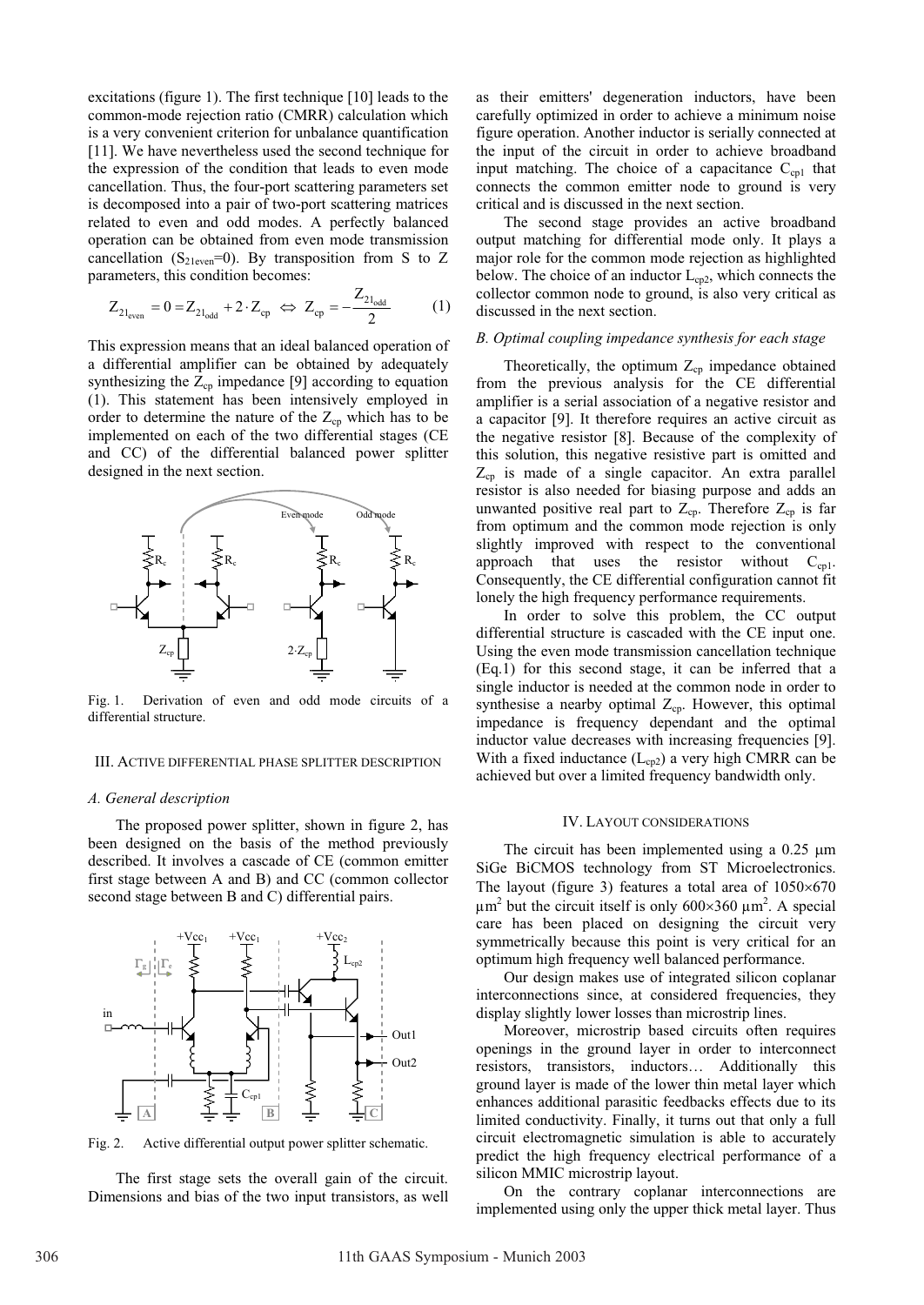ground openings are unnecessary and parasitic feedbacks are minimized thanks to the good conductivity of this ground plane. It turns into easier and more accurate simulations.



Fig. 3. The active differential power splitter layout.

## V. SIMULATED PERFORMANCES

Simulated performances are obtained from electrical simulations performed with AGILENT ADS and EM simulations performed with ANSOFT HFSS. The impact of the circuit layout, including interconnections and various parasitics, is therefore fully considered. Simulated variations of the CMRR as well as the amplitude / phase unbalance of the active balun versus frequency are reported in figure 4 and 5 respectively.



Fig. 4. Active differential splitter CMRR vs. frequency.



Fig. 5. Active balun amplitude and phase balance vs. frequency.

Figure 4 shows a CMRR better than 29 dB below 25 GHz. Normally the CMRR should severely deteriorate as the frequency increases due to the imperfect common node impedance of the CE input stage. In fact the output CC differential stage compensates for this anticipated degradation in the upper frequency range thanks to the inductor  $L_{cp2}$  at the CC common node. The value of  $L_{cp2}$ has been optimized in order to provide the best common mode rejection at 20 GHz which explains the 43 dB CMRR predicted at this frequency. One must notice that this CMRR peak only depends on the value of the inductor  $L_{cp2}$ . A maximum CMRR can therefore be reached at other frequencies (higher or lower) simply using different values for  $L_{cp2}$ , satisfying equation (1).

Supply voltage is made different for each stage with Vcc<sub>1</sub>= 5.8 V and Vcc<sub>2</sub>= 3.3 V. The first stage requires a larger supply voltage because of the bias resistor between ground and emitters of the CE differential pair. The value of this resistor results from a trade-off since it must be kept as high as possible for the best CMRR but must also be kept as low as possible for a minimum  $Vec<sub>1</sub>$ . The second stage doesn't need such a supply voltage since no resistor is needed between collectors and Vcc<sub>2</sub>. The circuit output is not matched to 50  $\Omega$  and is designed to drive the RF port of a future double balanced mixer. Consequently, output matching and optimum linearity results from a trade-off between collectors' resistor loads, bias current and transistor geometry.



Fig. 6. Third order two-tone modulation curves related to differential output of the active balun.

Figure 6 displays the simulated third-order two-tone intermodulation versus frequency obtained for outputs loaded on the mixer input impedance. At the differential output,  $P_{1dB}$  is about -2.3 dBm and the intercept point IP3 is +9.4 dBm. The overall simulated performances are summarised in Table 1. The very large operating bandwidth over which a high CMRR is obtained is outstanding.

| <b>Broadband performances</b>                           |              |
|---------------------------------------------------------|--------------|
| Frequency bandwidth                                     | $6-27$ GHz   |
| $( S_{11}  \&  S_{\text{out(diff)}}  < -10 \text{ dB})$ |              |
| Maximum balance error                                   | 6.5 °/0.6 dB |
| Minimum CMRR value                                      | $>25$ dB     |
| Consumption                                             | 170 mW       |
| 20 GHz performances                                     |              |
| $ S_{11} $                                              | $-13.2$ dB   |
| $5_{\text{out(diff)}}$                                  | $-12.0$ dB   |